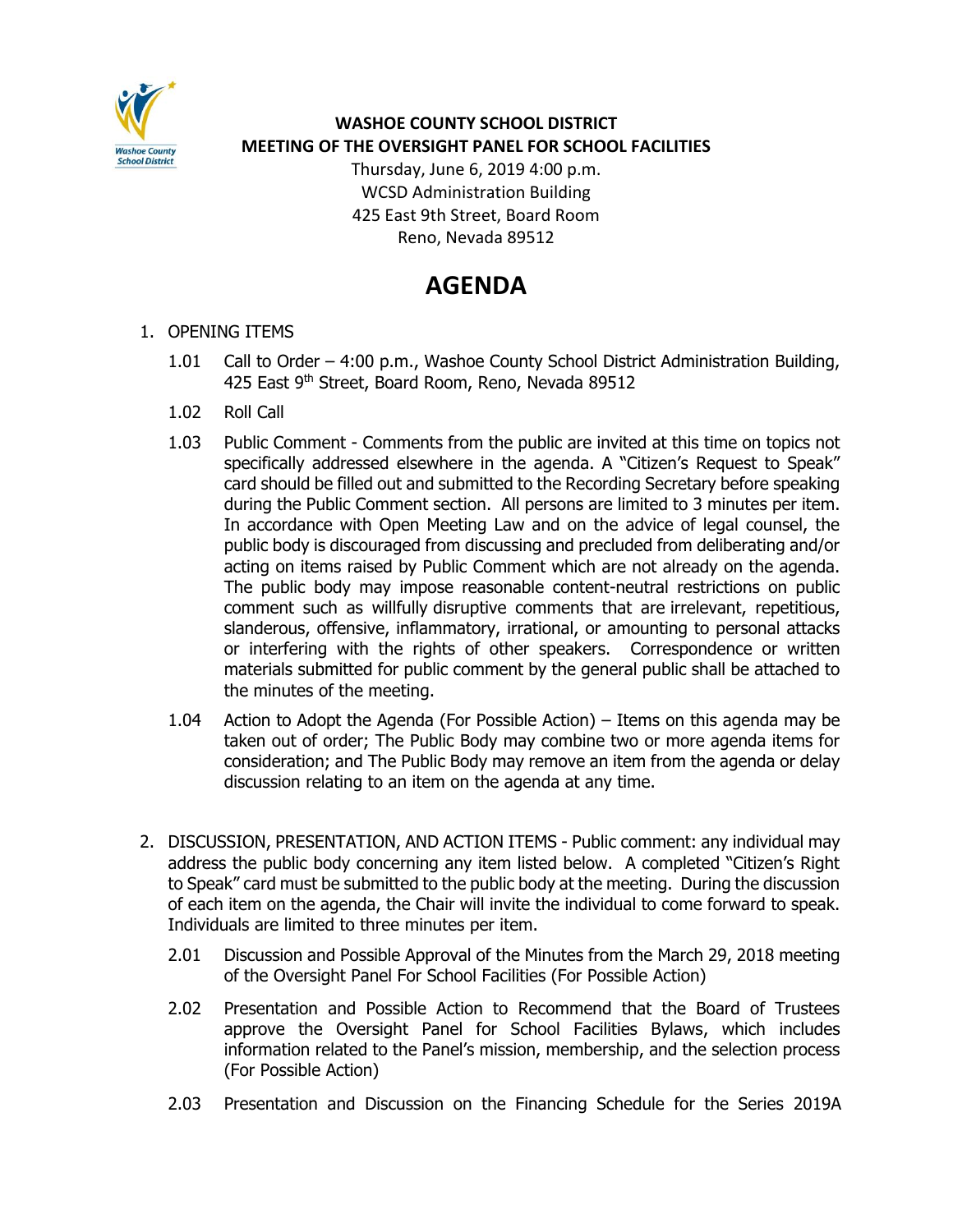General Obligation (Limited Tax) School Improvement Bonds (For Information and Discussion Only)

2.04 Presentation, Discussion, and Possible Approval of a Resolution Concerning the Submission to the Washoe County Oversight Panel for School Facilities by Washoe County School District, Nevada, of a Proposal to Issue General Obligations in one series or more, in an Aggregate Principal Amount Not to Exceed \$200,000,000 for the Constructing, Expanding, Improving, and Equipping School Facilities within the District. (For Possible Action)

## 3. CLOSING ITEMS

- 3.01 Public Comment Comments from the public are invited at this time on topics not specifically addressed elsewhere in the agenda. A "Citizen's Request to Speak" card should be filled out and submitted to the Recording Secretary before speaking during the Public Comment section. All persons are limited to 3 minutes per item. In accordance with Open Meeting Law and on the advice of legal counsel, the public body is discouraged from discussing and precluded from deliberating and/or acting on items raised by Public Comment which are not already on the agenda. The public body may impose reasonable content-neutral restrictions on public comment such as willfully disruptive comments that are irrelevant, repetitious, slanderous, offensive, inflammatory, irrational, or amounting to personal attacks or interfering with the rights of other speakers. Correspondence or written materials submitted for public comment by the general public shall be attached to the minutes of the meeting.
- 3.02 Adjourn Meeting

Forum Restrictions and Orderly Conduct of Business: The Oversight Panel for School Facilities conducts the business of the Washoe County School District during its meetings. The presiding officer may order the removal of any person whose statement or other conduct disrupts the orderly, efficient or safe conduct of the meeting. Warnings against disruptive comments or behavior may or may not be given prior to removal. The viewpoint of a speaker will not be restricted, but reasonable restrictions may be imposed upon the time, place and manner of speech. Irrelevant and unduly repetitious statements and personal attacks which antagonize or incite others are examples of speech that may be reasonably limited.

Members of the public wishing to request supporting materials for this meeting or who are disabled and require special accommodations at the meeting should contact the Board Services Department. The Board Services Department can be contacted in writing at PO Box 30425, Reno, Nevada 89520-3425, by telephone at 775-348-0364, or by email at [committees@washoeschools.net.](mailto:committees@washoeschools.net)

This agenda and supporting materials, when appropriate, have been posted at the following locations: